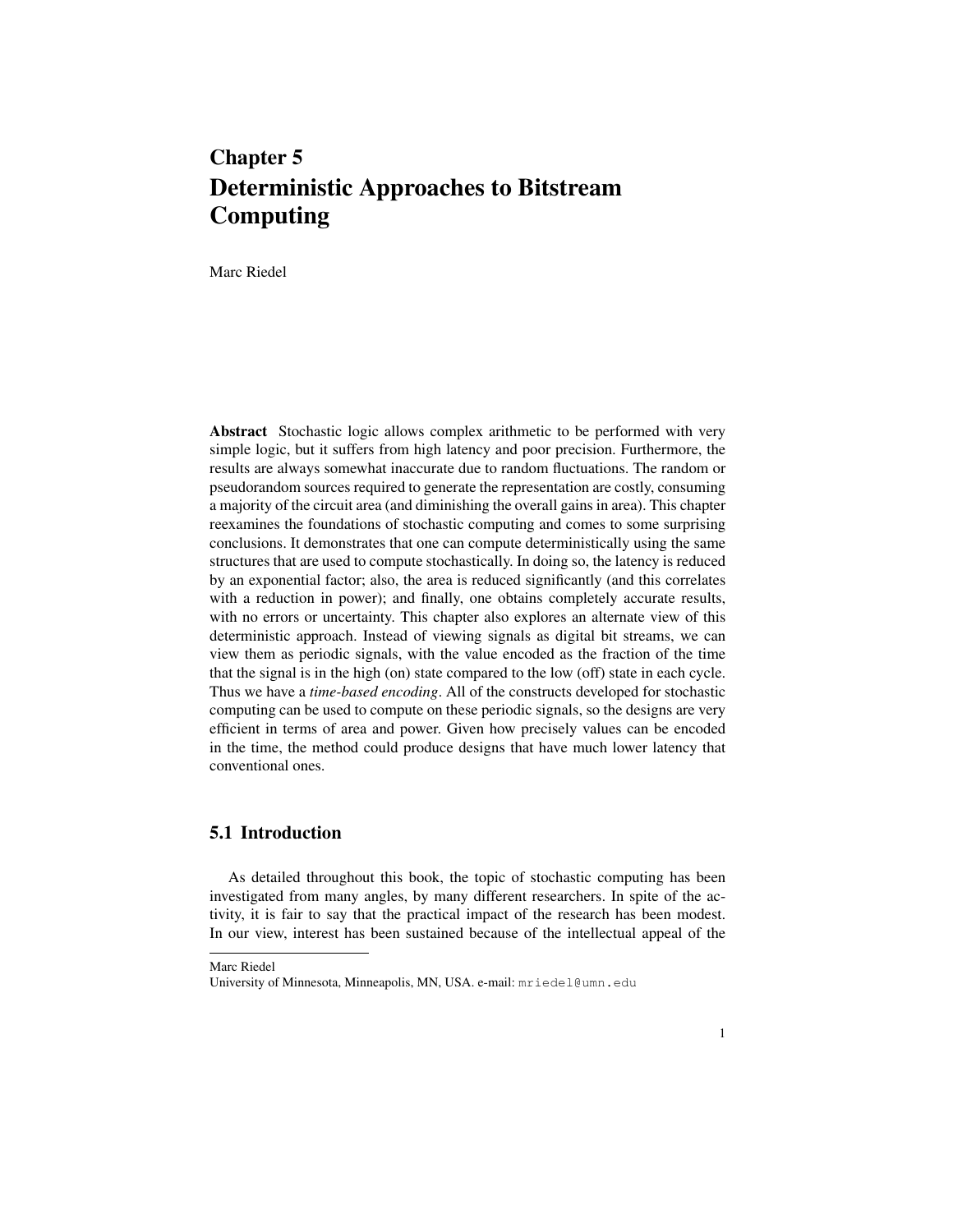paradigm. It presents a completely different way of computing functions with digital logic. Complex functions can be computed with remarkably simple structures. For instance, multiplication can be performed with a single AND gate. Complex functions such as exponentiation, absolute value, square roots, and hyperbolic tangent can each be computed with a very small number of gates [1]. Although this is a claim that can only be justified through design examples, stochastic designs consistently achieve  $50 \times$  to  $100 \times$  reductions in gate count over a wide range of applications in signal, image and video processing, compared to conventional binary radix designs [1]. Savings in area correlate well with savings in power, a critical metric.

Note that while stochastic computation is digital – operating on 0's and  $1$ 's – and performed with ordinary logic gates, it has an "analog" flavor: conceptually, the computation consists of mathematical operations on real values, the probabilities of the streams. The approach is a compelling and natural fit for computing mathematical functions, for applications such as image processing and neural processing.

The intellectual appeal notwithstanding, the approach has a glaring weakness: the latency it incurs. A stochastic representation is not compact: to represent  $2^M$ distinct numbers, it requires roughly  $2^{2M}$  bits, whereas a conventional binary representation requires only *M* bits. When computing on serial bit streams, this results in an exponential, near-disastrous increase in latency. The simplicity of the logic generally translates to very short critical paths, so one could, in principle, bump up the clock to very high rates. This could mitigate the increase in latency. But there are practical limitations to increasing the clock rate [2, 3].

Another issue is the cost of generating randomness. Most implementations have used pseudo-random number generators such as linear-feedback shift registers (LF-SRs). The cost of these easily overwhelms the total area cost, completely offsetting the gains made in the structures for computation  $[4, 5]$ . Researchers have explored sources of true randomness [6, 7]. Indeed, with emerging technologies such as nanomagnetic logic, exploiting true randomness from physical sources could tip the scales, making stochastic computing a winning proposition [8]. Still, the latency and the cost of interfacing random signals with deterministic signals make it a hard sell.

In this chapter, we reexamine the foundations of stochastic computing, and come to some surprising conclusions. Why is computing on probabilities so powerful, conceptually? Why can complex functions be computed with such simple structures? Intuition might suggest that somehow we are harnessing deep aspects of probability theory; perhaps we are computing approximate answers to hard problems efficiently through "sampling" as with Monte Carlo simulations. This intuition is wrong.

The key to the efficiency of stochastic computing is much simpler: it stems from performing streaming computation on values represented by *quantity*, on a uniform representation, rather than representing values by *position*, as they are in binary radix. In this chapter, we demonstrate that, if the computation is properly structured, we can compute deterministically on bit streams using the same structures as we use when computing stochastically.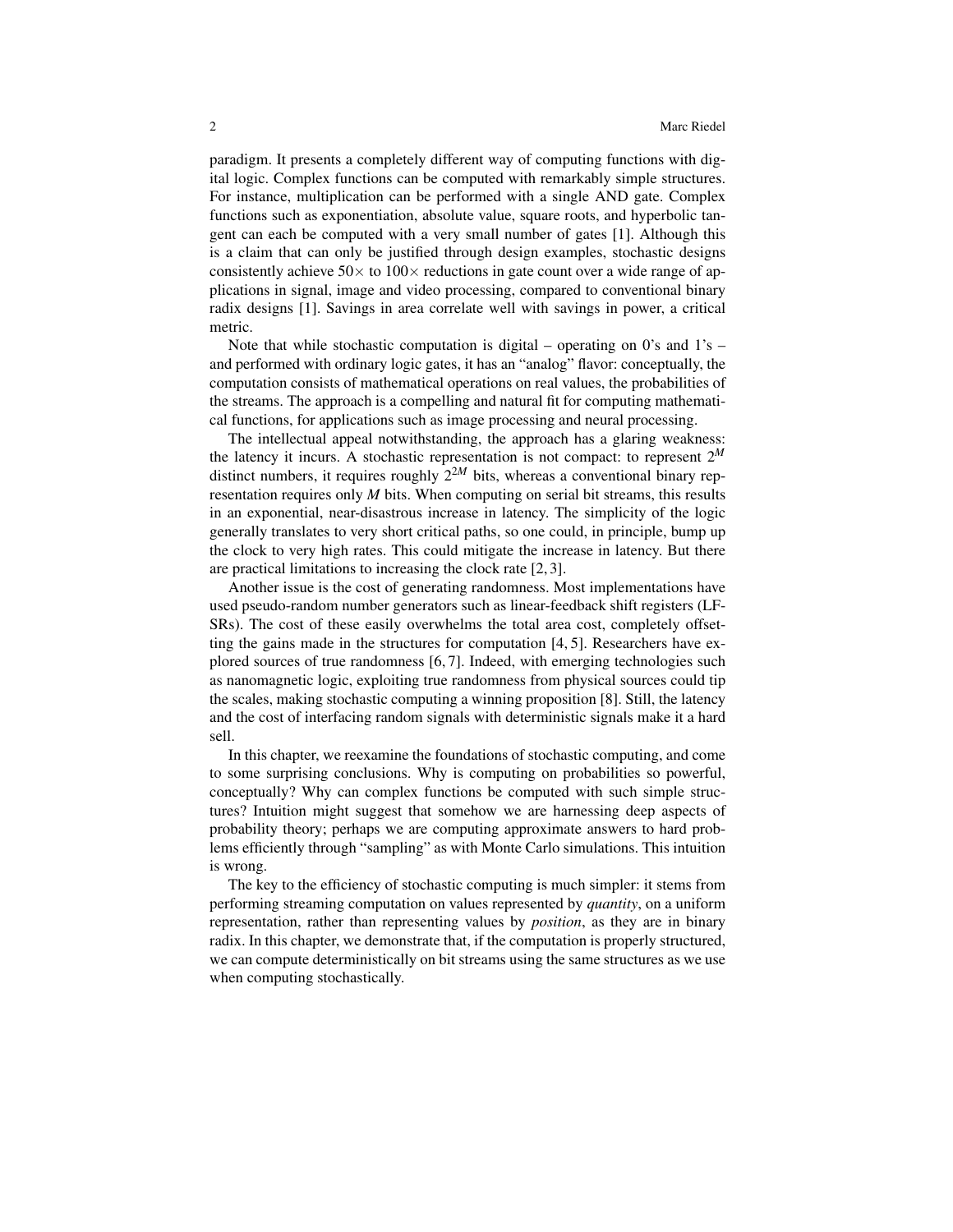5 Deterministic Approaches to Bitstream Computing 3

| Time                                                                 |
|----------------------------------------------------------------------|
| $1, 1, 0, 0, 1, 1, 0, 0, 1, 1, 0, 0, 1, 1, 0, 0, 1, 1, 0, 0, \ldots$ |
| (a) value is $2/4 = 0.5$                                             |
| $1, 1, 1, 1, 1, 1, 1, 0, 1, 1, 1, 1, 1, 1, 1, 0, \ldots$             |
| (b) value is $7/8 = 0.875$                                           |
| $1, 1, 1, 1, 1, 0, 0, 0, 0, 0, 0, 1, 1, 1, 1, 1, 0, 0, 0, 0, 0, 0, $ |
| (c) value is $5/11 = 0.455$                                          |

Fig. 5.1: Digital signals encoded as periodic bit streams. The values represented are (a) 0.5, (b) 0.875, and (c) 0.455.



Fig. 5.2: A Pulse-Width Modulated (PWM) signal. The value represented is the fraction of the time that the signal is high in each cycle, in this case 0.687.

$$
p_A = 1/3 = 100 \rightarrow 100\ 100\ 100
$$

$$
p_B = 2/3 = 110 \rightarrow 111\ 111\ 000
$$

$$
A \frac{100\ 100\ 100}{B \frac{111\ 111\ 000}{C}} \qquad \qquad \text{100\ 100\ 000}_{C}
$$

$$
p_C = p_A p_B = 2/9
$$

Fig. 5.3: Multiplication with a single AND gate, operating on deterministic periodic bit streams.



Fig. 5.4: Multiplication with a single AND gate: operating on deterministic periodic signals. *A* represents 0.5 with a period of 20ns; *B* represents 0.6 with a period of 13ns. The output signal *C* from t=0ns to 260ns represents 0.30, the expected value from multiplication of the inputs.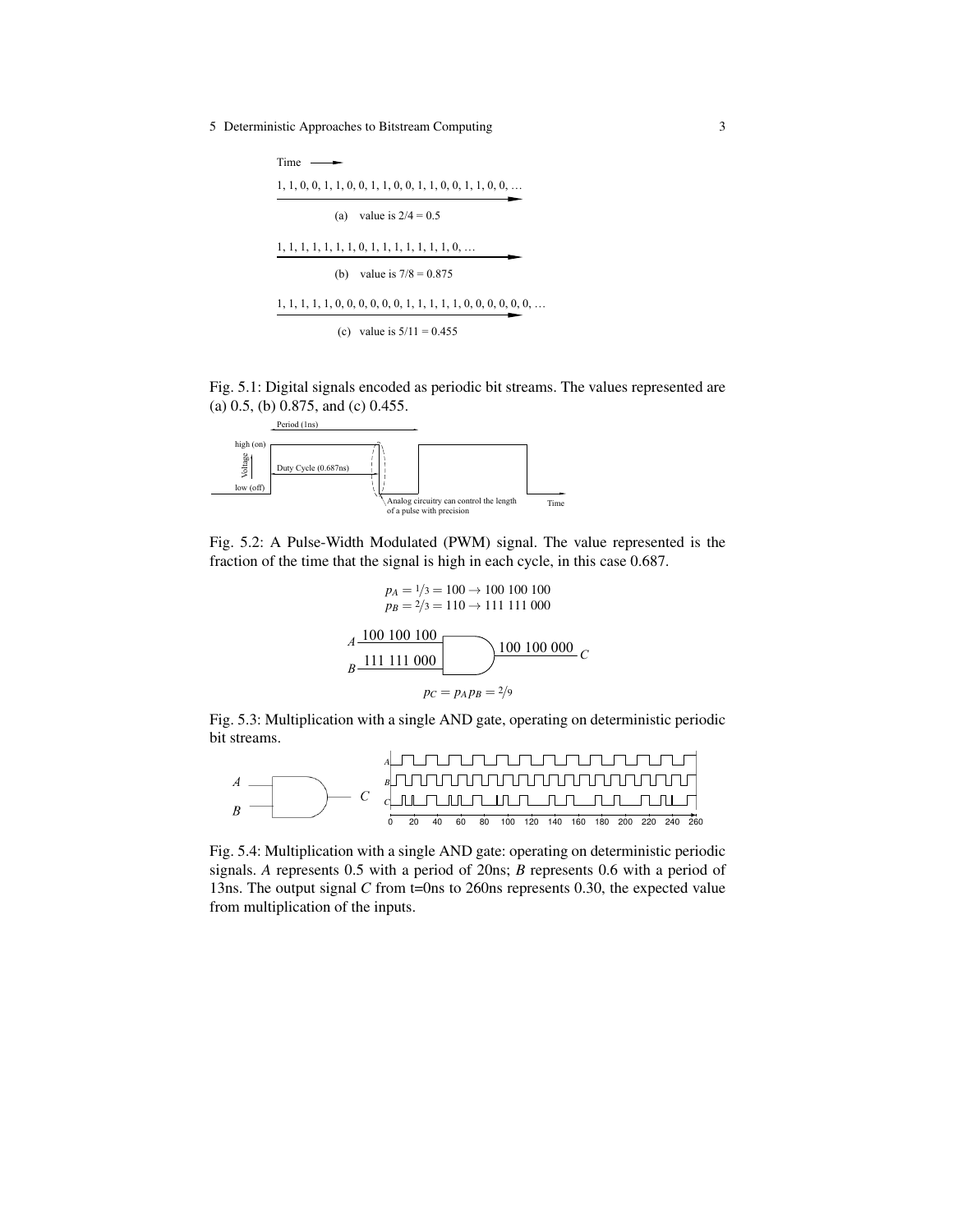Next, this chapter explores a generalization of this deterministic approach. Instead of computing on bit *streams*, we explore computing on *periodic* signals, with the value encoded as the fraction of the time that the signal is in the high (on) state compared to the low (off) state in each cycle. Consider the examples in Figures 5.1 and 5.2. We will call digital bit streams of this sort uniform bit streams. We will call analog signals of this sort **pulse-width modulated (PWM)** signals. By exploiting pulse width modulation, signals with specific values can be generated by adjusting the frequency and duty cycles of the PWM signals. Note that a PWM signal is, in fact, *digital* in the sense that the voltage level is either 0 or 1. However, it represents a real-valued (analog) signal by its duration.

But how can one compute on such periodic signals? Recall that with stochastic logic, multiplication is performed with a single AND gate. Simply connecting two periodic signals to the inputs of an AND gate will evidently not work. With the two signals lining up, multiplying  $1/2$  by  $1/2$  would produce an output signal equal to  $1/2$ , not equal to  $1/4$ , the value required. However, suppose that one adopts the following strategy when generating the bit streams: hold each bit of one stream, while cycling through all the bits of the other stream. Figure 5.3 gives an example. Here the value  $1/3$  is represented by the bits 100 repeating, while the value  $2/3$  is represented by the 110, clock-divided by three. The result is 2/9, as expected. This method works in general for all stochastic constructs.

In an analogous way, we can perform operations on PWM signals. For instance, one can use periodic signals with relatively prime frequencies. Figure 5.4 shows an example of multiplying two values, 0.5 and 0.6, represented as PWM signals. The period of the first is 20ns and that of the second is 13ns. The figure shows that, after performing the operation for 260ns, the fraction of the total time the output signal is high equals the value expected when multiplying the two input values, namely 0.3.

The idea of computing on time-encoded signals has a long history [9–12]. We have been exploring the idea of time-based computing with constructs developed for stochastic computing [13,14]. We note that other researchers have explored very similar ideas in the context of LDPC decoding [15].

As we will argue, compared to computing on stochastic bit streams, we can reduce the latency significantly – by an exponential factor – with deterministic approaches. Of course, compared to binary radix, uniform bit streams still incur high latency. However, with PWM signals, the precision is no longer dependent on the length of pulses, but rather on how accurately the duty cycle can be set.

As technology has scaled and device sizes have gotten smaller, the supply voltages have dropped while the device speeds have improved [16]. Control of the dynamic range in the voltage domain is limited; however, control of the length of pulses in the time domain can be precise [16, 17]. Encoding data in the time domain can be done more accurately and more efficiently than converting signals into binary radix. Given how precisely values can be encoded in time, our method could produce designs that are much faster than conventional ones – operating in the terahertz range. Figure 5.5 compares the conventional approach, consisting of an analog-todigital converter (ADC) that produces binary radix, to the new methods that we are proposing here.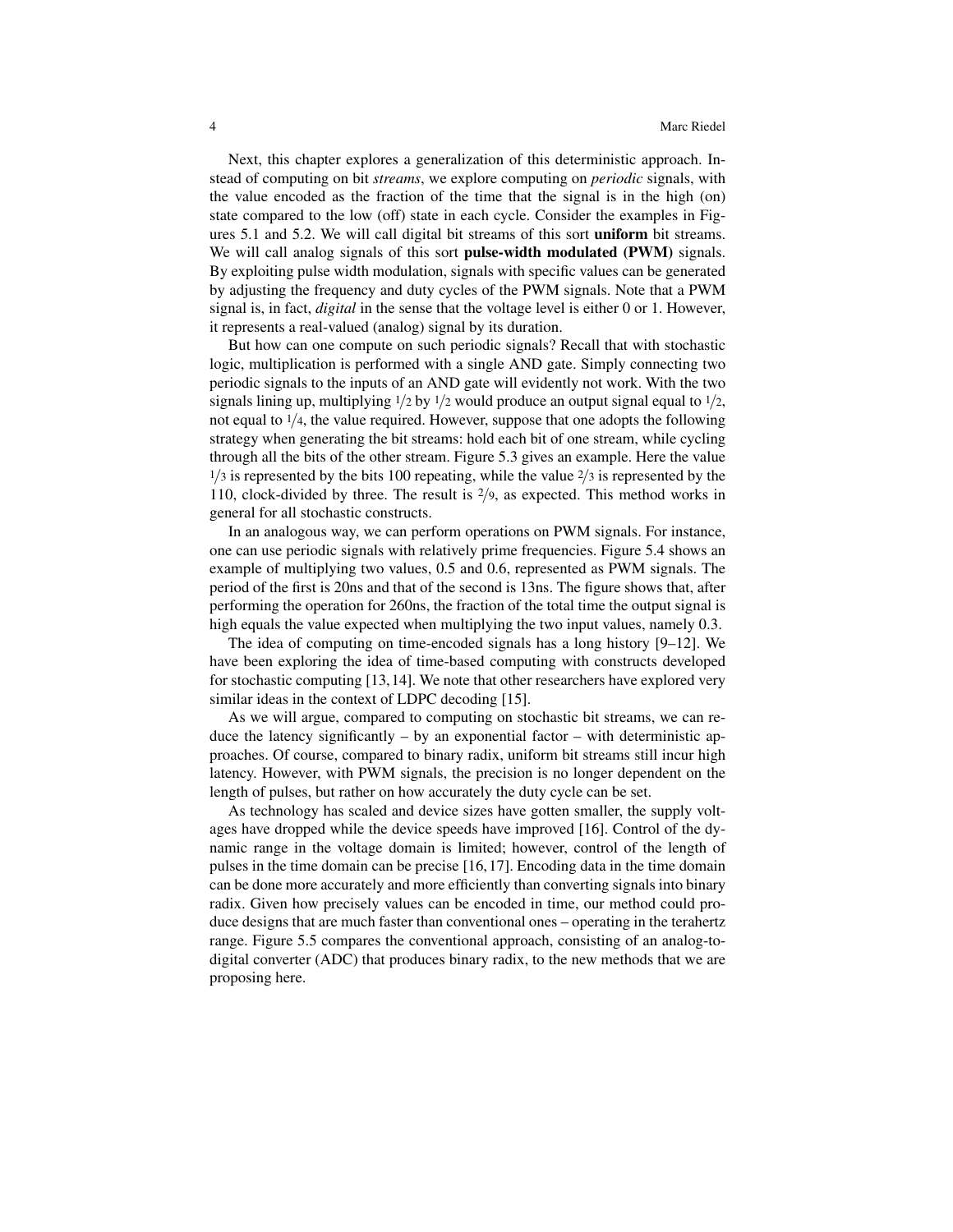



Fig. 5.5: Comparison of (a) the conventional approach, namely digital computation on binary radix; to (b) our methodology on uniform bit streams; and (c) our methodology on pulse-width modulated (PWM) signals.

# 5.2 A Deterministic Approach

The benefit of stochastic computing is that complex operations can be performed with very simple logic. We point the reader to a subset of the work that demonstrates this: [4,5,18,18–29]. This body of work includes examples of both basic and applied operations, ranging from multiplication, scaled addition, and exponentiation; to polynomial approximations of trigonometric functions; to LDPC decoders; to video processing operations such as edge detection. Across the board, the examples demonstrate a reduction in area by an order of magnitude or more compared to conventional designs.

An obvious drawback of the stochastic paradigm is the high latency that results, due to the length of the bit streams. Another is that the computation suffers from errors due to random fluctuations and correlations between the streams. These effects worsen as the circuit depth and the number of inputs increase [4]. While the logic to perform the computation is simple, generating random or pseudorandom bit streams is costly. Indeed, in prior work, pseudorandom constructs such as linear feedback shift registers (LFSRs) accounted for as much as 90% of the area of stochastic circuit designs [19, 20]. This significantly diminishes the area benefits.

In this chapter, we argue that randomness is *not* a requirement for the paradigm. We show that the same computation can be performed on deterministically generated bit streams. The results are completely accurate, with no random fluctuations. Without the requirement of randomness, bit streams can be generated inexpensively. Most importantly, with our approach, the latency is reduced by a factor of approx-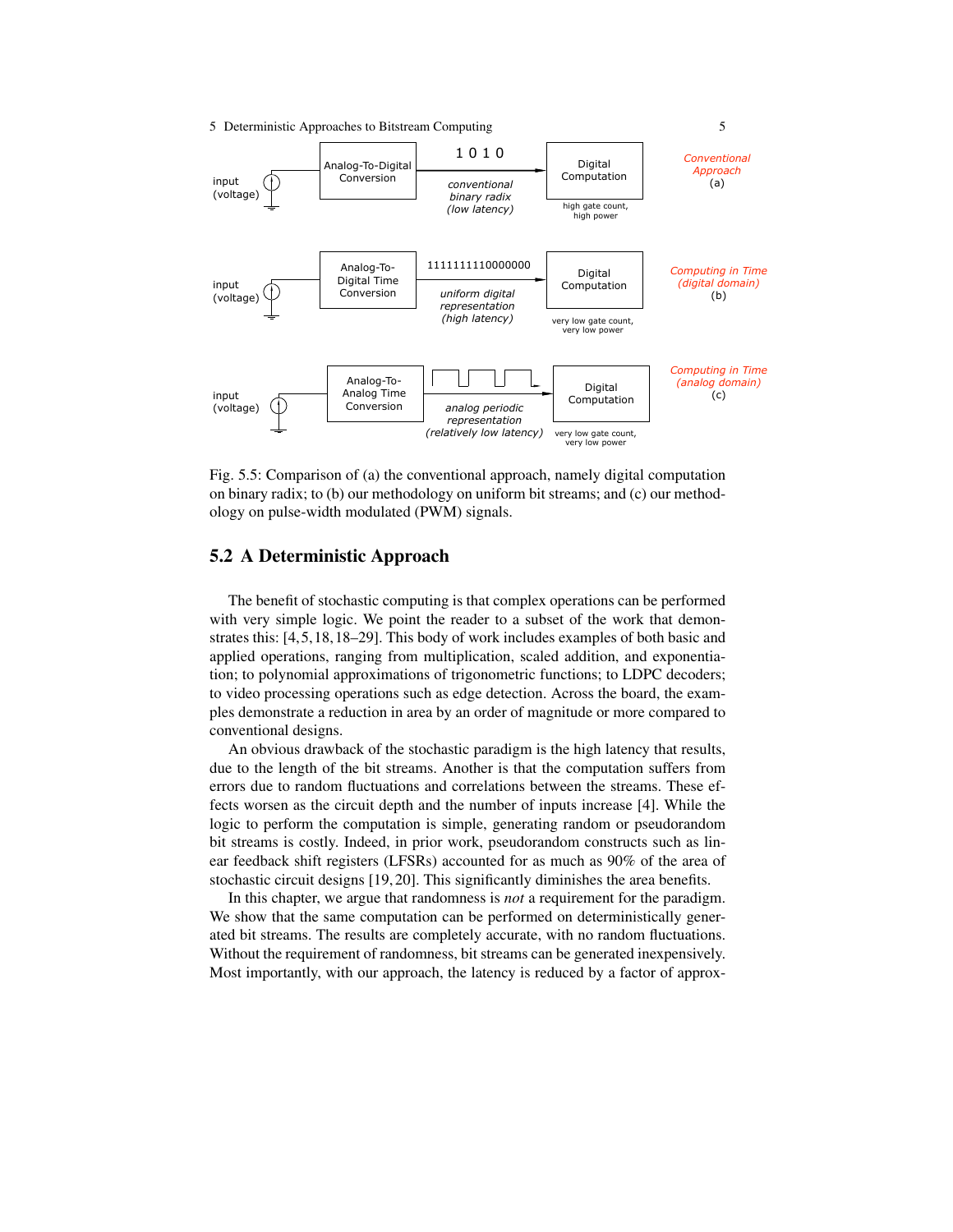$$
\sum_{i=1}^{L} \sum_{j=1}^{L} X_i Y_j \qquad \begin{array}{c} X \\ Y \end{array} \begin{array}{c} 110 \\ 100 \end{array}
$$

Fig. 5.6: Discrete Convolution. (a) Mathematical operation on two bit streams, *X* and *Y*. (b) Intuition: convolution is equivalent to sliding one bit streams past the other.

imately  $\frac{1}{2^n}$ , where *n* is the equivalent number of bits of precision. (For example, for the equivalent of 10 bits of precision, the bit stream length is reduced from  $2^{20}$ to only  $2^{10}$ .) As is the case with stochastic bit streams, all bits in our deterministic streams are weighted equally. Accordingly, as is the case with stochastic circuits, our deterministic circuits have a high degree of tolerance to soft errors.

## *5.2.1 Intuitive View*

Conceptually, an operation such as multiplication in stochastic logic works by randomly *sampling* the inputs. This is achieved by randomizing the input bit streams and then intersecting them. This approach is easy to understand but incurs a lot of overhead: one must create the random bit streams, say with constructs such as LF-SRs; this is costly. Furthermore, one must do a *lot* of sampling. Indeed, as explained in Section 5.2.2, in order to obtain a result that is equivalent in precision to *n* bits, one must sample  $2^{2n}$  bits. Randomness requires, in effect, "oversampling" to get a statistically accurate result [5].

But is such randomly sampling necessary? *Why not simply intersect two deterministic bit streams.* Consider the mathematical operation of convolution. Intuitively, it consists of three operations: slide, multiply, and sum. Figure 5.6 illustrates this. If we implement this operation on uniform deterministic bit streams, the result will be equivalent to a stochastic operation.

#### Example 1



Fig. 5.7: Scaled Addition via Convolution, by Clock Dividing a Signal.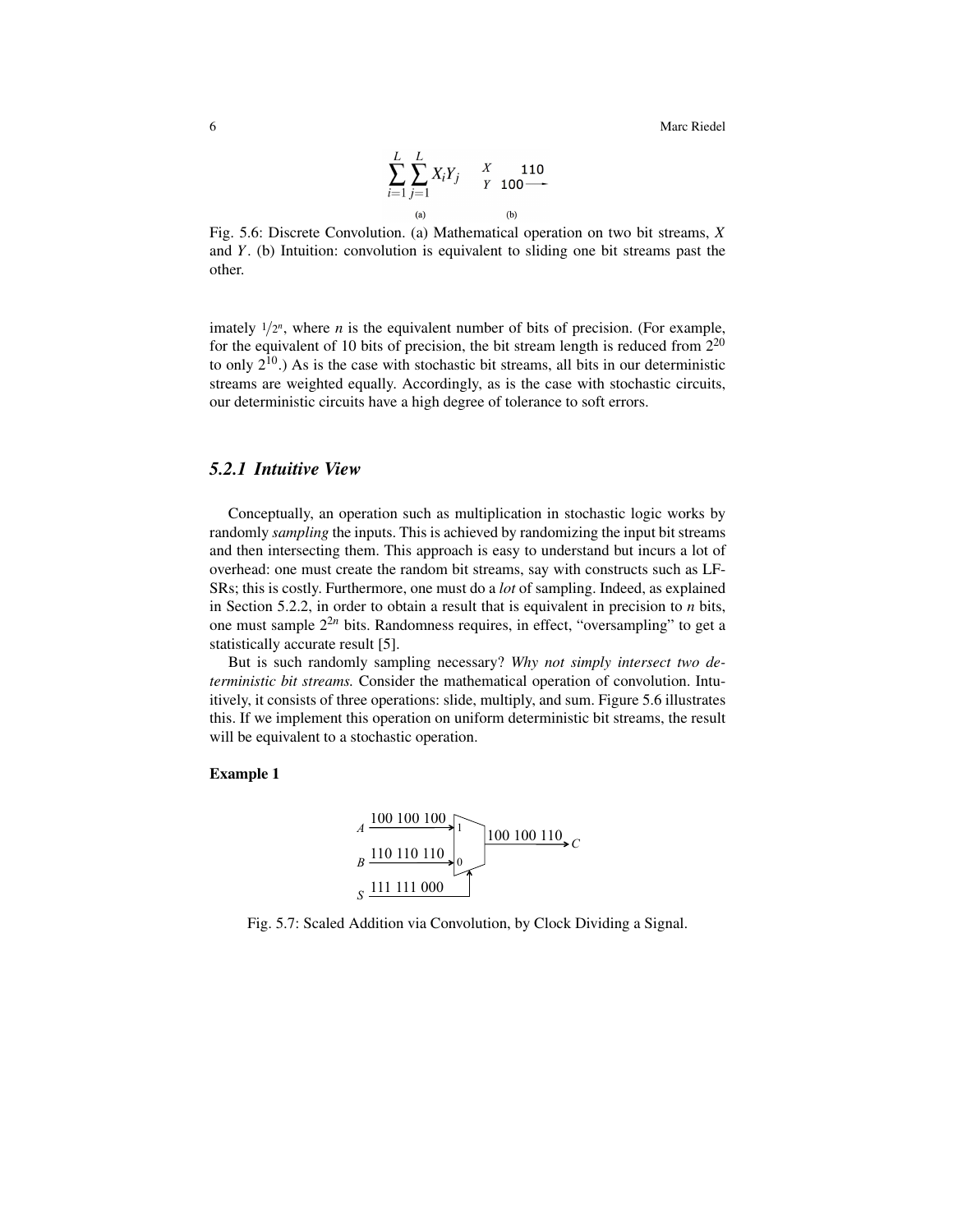An example of multiplication by "clock-diving" one input stream and repeating the other was shown in Figure 5.3 in the introduction. Suppose that we wish to perform scaled addition, say on inputs  $p_A = 1/3$ ,  $p_B = 2/3$ , and  $p_S = 2/3$ . We can divide the bit stream on the select input *S* to a multiplexer, while the bit streams for the operands *A* and *B* repeat:

$$
p_A = 1/3 = 100 \rightarrow 100100100
$$
  
\n
$$
p_B = 2/3 = 110 \rightarrow 110110110
$$
  
\n
$$
p_S = 2/3 = 110 \rightarrow 111111000
$$

Figure 5.7 illustrates that the result is  $p_C = p_S p_A + (1 - p_S) p_B = 2/9 + 2/9 = 4/9$ .

#### *5.2.2 Comparing Stochastic and Deterministic Representations*

A stochastic representation maintains the property that each bit of one stream meets every bit of an other stream the same number of times, but this property occurs *on average*, meaning the bit streams have to be much longer than the resolution they represent due to random fluctuations. The bit stream length *N* required to estimate the average proportion within an error margin  $\varepsilon$  is

$$
N > \frac{p(1-p)}{\varepsilon^2}
$$

(This is proved in [5].) To represent a value within a binary resolution  $1/2^n$ , the error margin  $\varepsilon$  must equal  $1/2^{n+1}$ . Therefore, the bit stream must be greater than  $2^{2n}$ uniform bits long, as the  $p(1-p)$  term is at most  $2^{-2}$ . This means the length of a stochastic bit stream increases *exponentially* with the desired resolution. This results in enormously long bit streams. For example, if we want to find the proportion of a random bit stream with 10-bit resolution  $(1/2^{10})$ , we will have to observe at least  $2^{20}$  bits. This is over a thousand times longer than the bit stream required by a deterministic uniform representation.

The computations also suffer from some level of correlation between bit streams. This can cause the results to bias away from the correct answer. For these reasons, stochastic logic has only been used to perform approximate computations. Another related issue is that the LFSRs must be at least as long as the desired resolution in order to produce bit streams that are sufficiently random. A "Randomizer Unit", described in [22], uses a comparator and LFSR to convert a binary encoded number into a random bit stream. Each independent random bit stream requires its own generator. Therefore, circuits requiring *i* independent inputs with *n*-bit resolution need *i* LFSRs with length *L* approximately equal to 2*n*. This results in the LFSRs dominating a majority of the circuit area.

By using deterministic bit streams, we avoid all problems associated with randomness while retaining all the computational benefits associated with a stochastic representation. However, we can use *much* shorter bit streams to achieve the same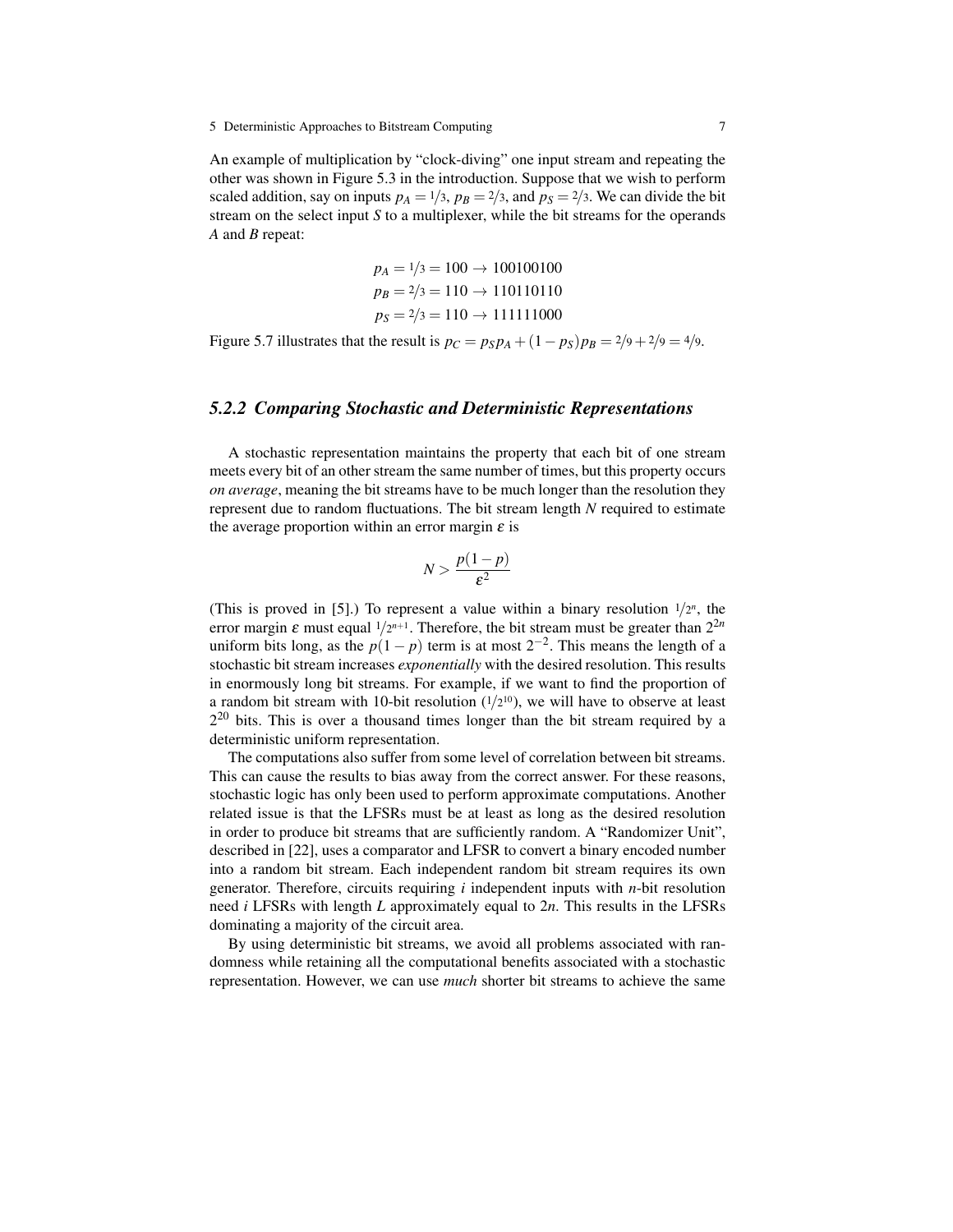precision: to represent a value with resolution  $1/2^n$  in a deterministic representation, the bit stream must be  $2^n$  bits long. The computations are also completely accurate; they do not suffer from correlation. The next section discusses three methods for generating independent deterministic bit streams and gives their circuit implementations. Without the requirement of randomness, the hardware cost of the bit stream generators is reduced, so it is a win in every respect.

#### *5.2.3 Deterministic Methods*



Fig. 5.8: Converter module

We present three alternative approaches to deterministic computation on uniform bit streams. These differ in how the uniform bit streams are generated. We note that the computational structures themselves are identical to those developed for stochastic computing. Accordingly, existing designs for arithmetic, signal processing and video processing can be used. We illustrate the approach with the simplest example: multiplication with an AND gate.

The three methods for generating the uniform bit streams are: (1) using relatively prime lengths; (2) rotation; and (3) clock division. For each method, the hardware complexity of the circuit implementation is given. The computation time of each method is the same. Each method is implemented using a bit stream generated from "converter" modules, illustrated in Figure 5.8. The modules are similar to the "Randomizer Unit" [19]; the difference is that the LFSR is replaced by a deterministic number source.

## *5.2.4 Relatively Prime Bit Lengths*

The "relatively prime"' method maintains independence by using bit streams that have relatively prime lengths. Here the ranges [0, *Ri*) between converter modules are relatively prime. Figure 5.9 demonstrates the method with two bit streams *A* and *B*, one with operand length four and the other with operand length three. The bit streams are shown in array notation to show the position of each bit in time.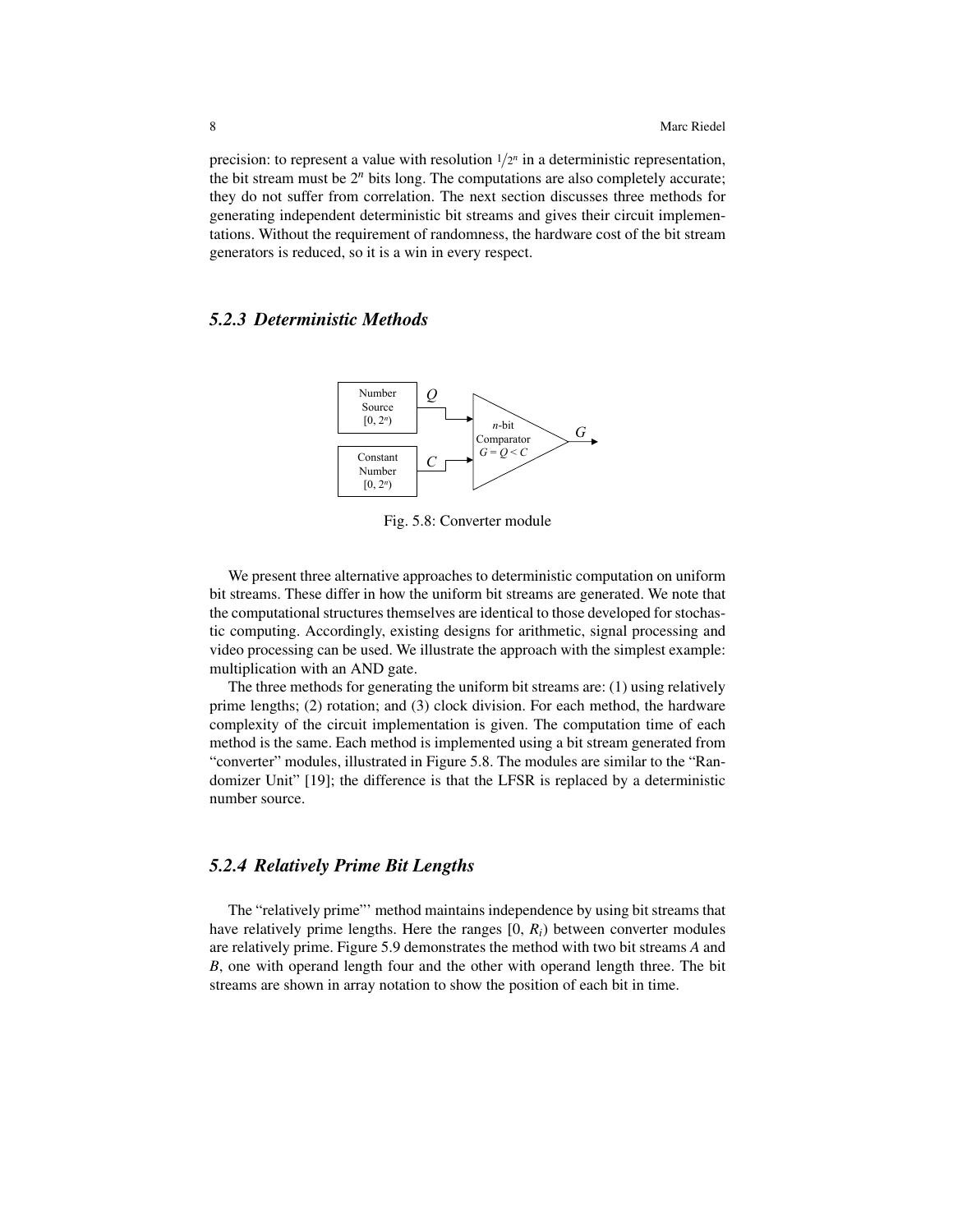5 Deterministic Approaches to Bitstream Computing 9

*a*<sup>0</sup> *a*<sup>1</sup> *a*<sup>2</sup> *a*3 *a*<sup>0</sup> *a*<sup>1</sup> *a*<sup>2</sup> *a*<sup>3</sup> *a*<sup>0</sup> *a*<sup>1</sup> *a*<sup>2</sup> *a*<sup>3</sup> *b*<sup>0</sup> *b*<sup>1</sup> *b*<sup>2</sup> *b*<sup>0</sup> *b*<sup>1</sup> *b*<sup>2</sup> *b*<sup>0</sup> *b*<sup>1</sup> *b*<sup>2</sup> *b*<sup>0</sup> *b*<sup>1</sup> *b*<sup>2</sup>

Fig. 5.9: Two bit streams generated by the "relatively prime" method



Fig. 5.10: Circuit implementation of the "relatively prime" method

- *a*<sup>0</sup> *a*<sup>1</sup> *a*<sup>2</sup> *a*3 *a*<sup>0</sup> *a*<sup>1</sup> *a*<sup>2</sup> *a*<sup>3</sup> *a*<sup>0</sup> *a*<sup>1</sup> *a*<sup>2</sup> *a*3 *a*<sup>0</sup> *a*<sup>1</sup> *a*<sup>2</sup> *a*<sup>3</sup> *b*<sup>0</sup> *b*<sup>1</sup> *b*<sup>2</sup> *b*3 *b*<sup>3</sup> *b*<sup>0</sup> *b*<sup>1</sup> *b*<sup>2</sup> *b*<sup>2</sup> *b*<sup>3</sup> *b*<sup>0</sup> *b*1 *b*<sup>1</sup> *b*<sup>2</sup> *b*<sup>3</sup> *b*<sup>0</sup>
- Fig. 5.11: Two bit streams generated by the "rotation" method



Fig. 5.12: Circuit implementation of the "rotation" method

*a*<sup>0</sup> *a*<sup>1</sup> *a*<sup>2</sup> *a*3 *a*<sup>0</sup> *a*<sup>1</sup> *a*<sup>2</sup> *a*<sup>3</sup> *a*<sup>0</sup> *a*<sup>1</sup> *a*<sup>2</sup> *a*3 *a*<sup>0</sup> *a*<sup>1</sup> *a*<sup>2</sup> *a*<sup>3</sup> *b*<sup>0</sup> *b*<sup>0</sup> *b*<sup>0</sup> *b*0 *b*<sup>1</sup> *b*<sup>1</sup> *b*<sup>1</sup> *b*<sup>1</sup> *b*<sup>2</sup> *b*<sup>2</sup> *b*<sup>2</sup> *b*2 *b*<sup>3</sup> *b*<sup>3</sup> *b*<sup>3</sup> *b*<sup>3</sup>

Fig. 5.13: Two bit streams generated by the "clock division" method



Fig. 5.14: Circuit implementation of the "clock division" method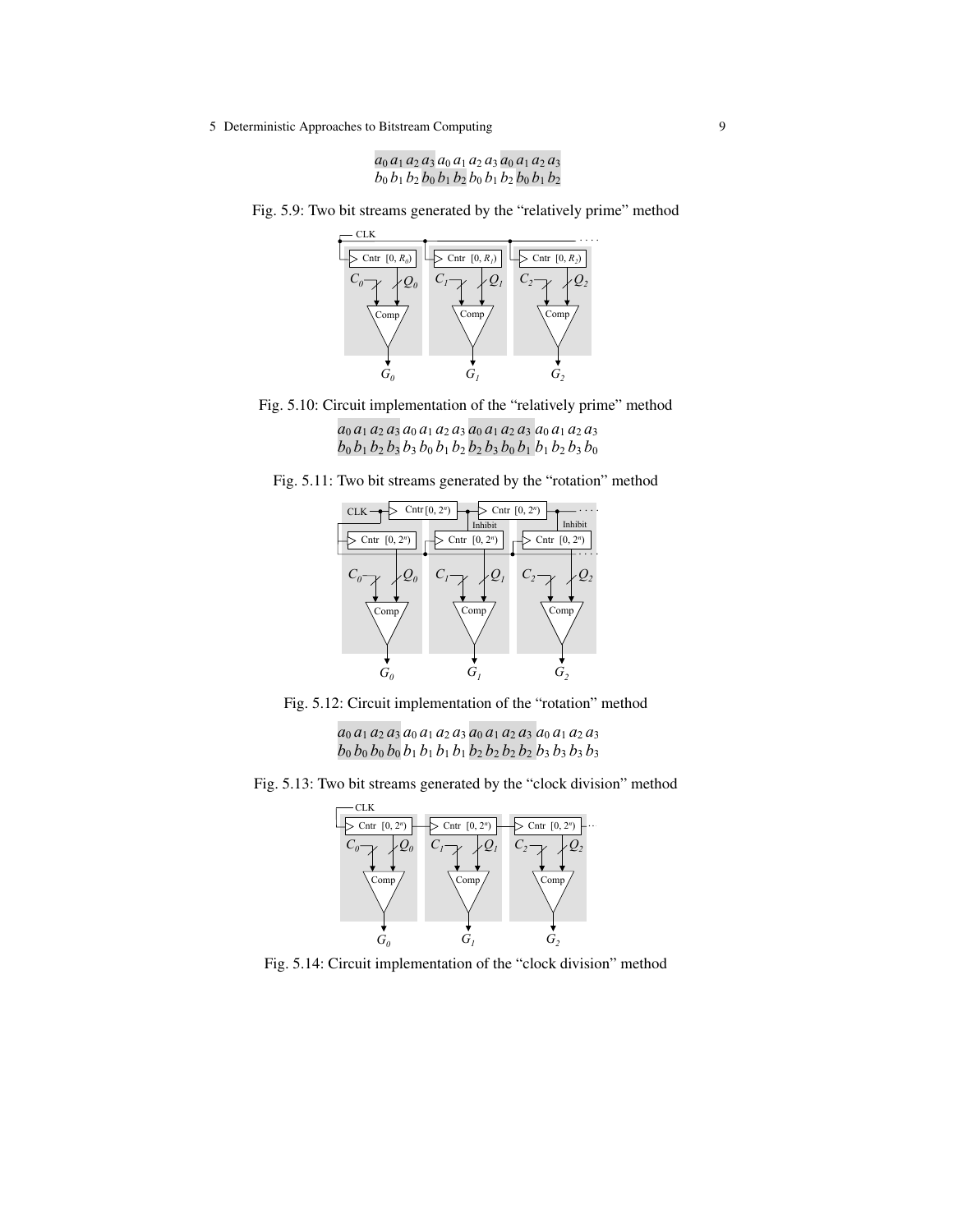Independence between bit streams is maintained because the remainder, equal to the overlap between bit streams, always results in a new rotation (or initial phase) of stream. Intuitively, this occurs because the bit lengths share no common factors. This results in every bit of each operand seeing every bit of the other operand. For example,  $a_0$  sees  $b_0$ ,  $b_1$ , and  $b_2$ ;  $b_0$  sees  $a_0$ ,  $a_3$ ,  $a_2$ , and  $a_1$ ; and so on. Using two bit streams with relatively prime bit lengths *j* and *k*, the output of a logic gate repeats with period *jk*. This means that, with multi-level circuits, the output of the logic gates will also be relatively prime. This allows for the same arithmetic logic as a stochastic representation.

A circuit implementation of the "relatively-prime" method is shown in Figure 5.10. Each converter module uses a counter as a number source for iterating through each bit of the stream. The state of the counter  $Q_i$  is compared with the stream constant  $C_i$ . The relatively prime counter ranges  $R_i$  between modules maintain independence. In terms of general circuit components, the circuit uses *i* counters and *i* comparators, where *i* is the number of generated independent bit streams. Assuming the max range is a binary resolution  $2^n$  and all modules are close to this value (i.e., 256, 255, 253, 251...), the circuit contains approximately *i n*-bit counters and *i n*-bit comparators.

## *5.2.5 Rotation*

In contrast to the previous method, the "rotation" method allows bit streams of arbitrary length to be used. Instead of relying on relatively prime lengths, the bit streams are explicitly rotated. This requires the sequence generated by the number source to change after it iterates through its entire range. For example, a simple way to generate a bit stream where the stream lengths rotates in time is to inhibit or stall a counter every  $2^n$  clock cycles (where *n* is the length of the counter). Figure 5.11 demonstrates this method with two bit streams, both of length four.

By rotating bit stream *B*'s length, it is straightforward to see that each bit of one bit stream sees every bit in the other stream. Assuming all streams have the same length, we can extend the example with two bit streams to examples with multiple bit streams; here we would be inhibiting counters at powers of the operand length. This allows the operands to rotate relative to longer bit streams.

A circuit implementation follows from the previous example. We can generate any number of independent bit streams as long as the counter of every *i*th converter module is inhibited every  $2^{ni}$  clock cycles. This can be managed by adding additional counters between each module. These counters control the phase of each converter module and maintain the property that each converter module rotates relative to the other modules. Using *n*-bit binary counters and comparators, the circuit requires *i n*-bit comparators and 2*i*−1 *n*-bit counters. The advantage of using rotation as a method for generating independent bit streams is that we can use operands with the same resolution, but this requires slightly more circuitry than the "relativelyprime" method.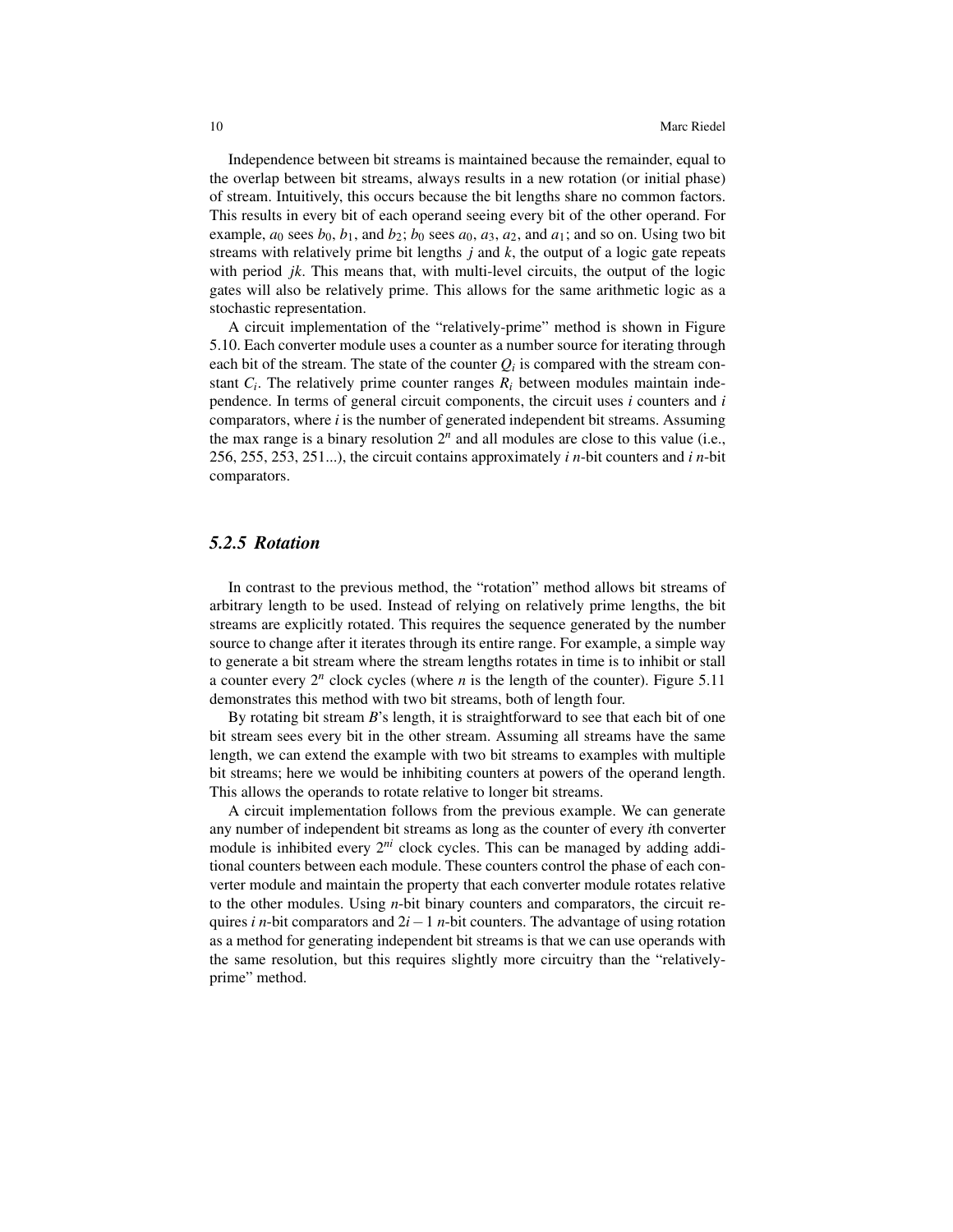#### *5.2.6 Clock Division*

The "clock division" method works by clock dividing operands. Similar to the "rotation" method, it operates on streams of arbitrary lengths. (This method was first seen in Examples 1 and 2 in Section 5.2.1.) Figure 5.13 demonstrates this method with two bit streams, both with bit streams of length four. Bit stream *B* is clock divided by the length of bit stream *A*'s value.

Assuming all operands have the same length, we can generate an arbitrary number of independent bit streams as long as the counter of every *i*th converter module increments every  $2<sup>ni</sup>$  clock cycles. This can be implemented in circuit form by simply chaining the converter module counters together, as shown in Figure 5.14. Using *n*-bit binary counters and comparators, the circuit requires *i n*-bit comparators and *i n*-bit counters. This means the "clock division" method allows operands of the same length to be used with approximately the same hardware complexity as the "relatively-prime" method.

# *5.2.7 Comparing the Three Deterministic Methods to Stochastic Methods*

#### Table 5.1

Gate count for basic deterministic components, where *n* is the resolution and *i* is the number of inputs.

| Component Gate Count |      |
|----------------------|------|
| Comparator           | Зn   |
| Counter              | 6п   |
| LESR.                | 12ni |

Here we compare the hardware complexity and latency of the deterministic methods with conventional stochastic methods. Perfectly precise computations require the output resolution to be at least equal to the product of the independent input resolutions. For example, with input bit stream lengths of *n* and *m*, the precise output contains *nm* bits.

Consider a stochastic representation implemented with LFSRs. As discussed in Section 5.2.2, a stochastic representation requires bit streams that are  $2^{2n}$  bits long to represent a value with  $1/2^n$  precision. In order to ensure that the generated bit streams are sufficiently random and independent, each LFSR must have at least as many states as the required output bit stream. Therefore, to compute with perfect precision each LFSR must have at least length 2*ni*.

With our deterministic methods, the resolution *n* of each of the *i* inputs is determined by the length of its converter module counter. The output resolution is simply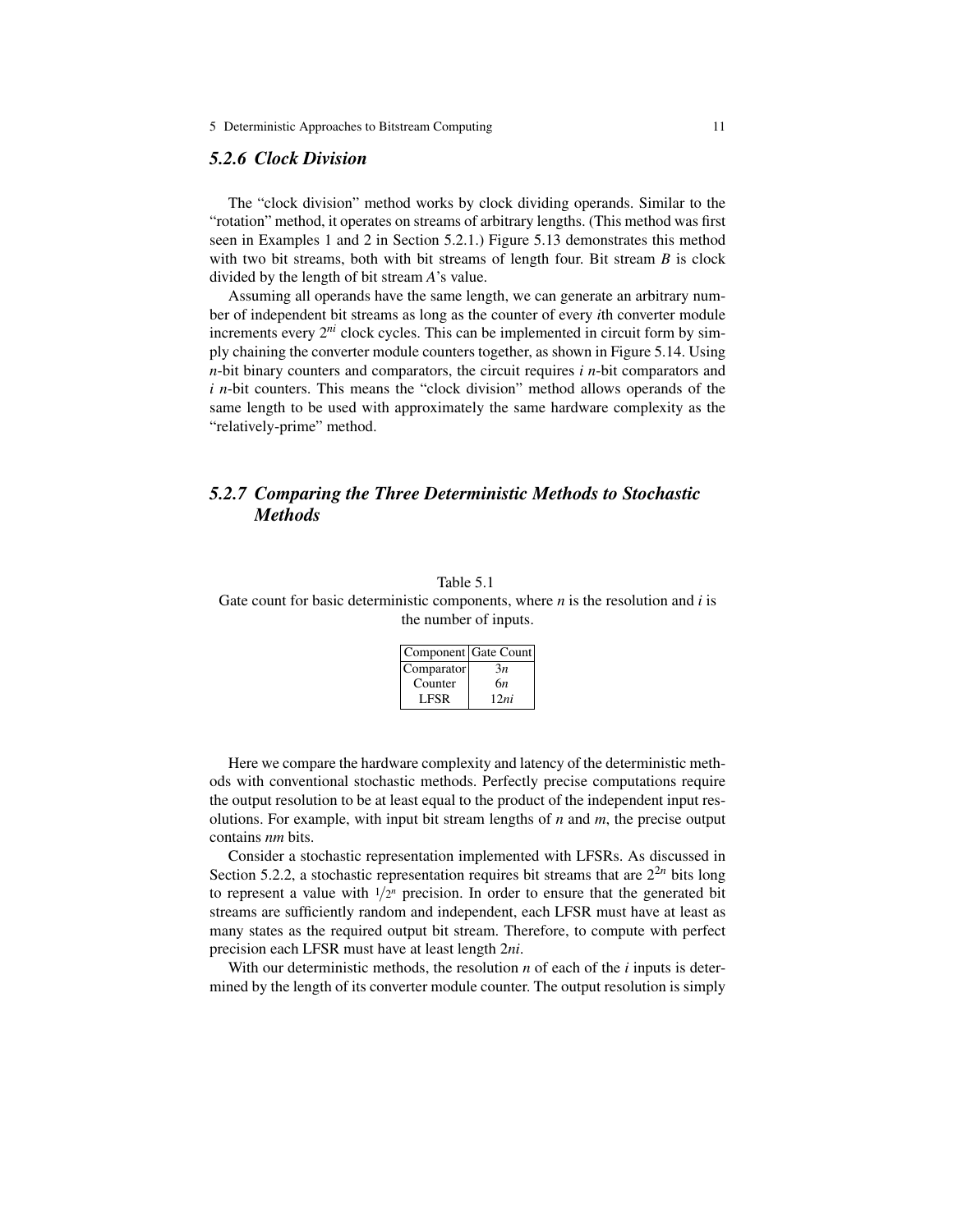the product of the counter ranges. For example, with the "clock division" method, each converter module counter is connected in series. The series connection forms a large counter with  $2^{ni}$  states. This shows that output resolution is not determined by the length of each individual number source, but by their concatenation. This allows for a large reduction in circuit area compared to stochastic designs..

| Table 5.2                                                                            |
|--------------------------------------------------------------------------------------|
| Gate count for stochastic and deterministic bit stream generators, where <i>n</i> is |
| resolution and <i>i</i> is the number of inputs. Latency for each method.            |

| Representation | Method                      | Gate Count Latency |     |
|----------------|-----------------------------|--------------------|-----|
| Stochastic     | Randomizer $ 12ni^2 + 3ni $ |                    | 2ni |
|                | Rel. Prime                  | 9ni                |     |
| Deterministic  | Rotation                    | $15ni-6n$          | 2ni |
|                | Clock Div.                  | 9ni                |     |

To compare the area of the circuits, we assume three gates for every cell of a comparator and six gates for each flip-flop of a counter or LFSR (this is similar to the hardware complexity used in [29] in terms of fanin-two NAND gates). For *i* inputs with *n*-bit binary resolution, the gate count for each basic component is given by Table 5.1. Table 5.2 gives the total gate count and bit stream length for precise computations in terms of independent inputs *i* with resolution *n* for prior stochastic methods as well as the deteterminstic methods that we propose here. The basic component totals for each deterministic method were discussed in Section 5.2.3. For stochastic methods, we assume that each "Randomizer Unit"' needs one comparator and one LFSR per input.

The equations of Table 5.2 show that our deterministic methods use less area and compute to the same precision, in exponentially less time. It is a win on both metrics, but the reduction in latency is especially compelling. Consider a reduction in latency from  $1/2^{20} = 1,048,576$ , to just  $1/2^{10} = 1,024!$ .

# 5.3 An Analog Approach

Building on the insight that stochastic computation can be implemented deterministically, we explore computation on "Pulse-Width Modulated" (PWM) signals. We encode values as the fraction of the time that the signal is in the high (on) compared to the low (off) state in each cycle. An example was shown in Figure 5.2 in the introduction.

As we will show, the key is choosing different periods for the PWM signals, and letting the system run over multiple cycles. If we choose relatively prime periods and run the signals to their common multiple, we achieve the effect of "convolving"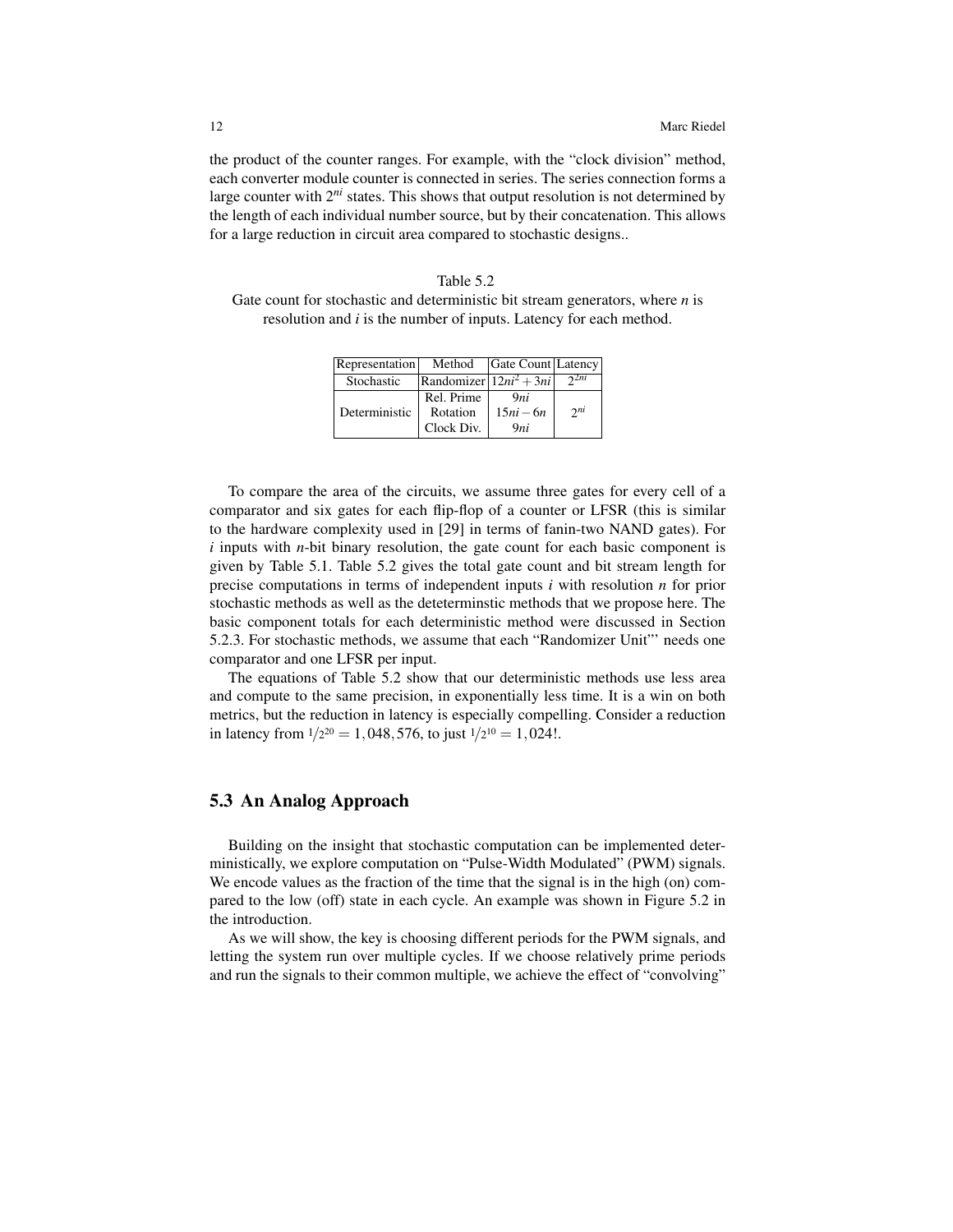the signals. This is analogous to the approach that we took with deterministic digital bit streams in Section 5.2.4, where we used relatively prime bit stream lengths.



Fig. 5.15: An example of the scaled addition of two PWM signals using a MUX. Here IN1 and IN2 represent 0.2 and 0.6 with a period of 5ns. Sel represents 0.5 with a period of 4ns. The output signal from t=0ns to 20ns represents 0.40 (8ns/20ns=4/10), the expected value from the scaled addition of the inputs.

Figure 5.4 in the introduction showed an example of multiplication on PWM signals. Here we show an example of addition. Recall that with stochastic logic, scaled addition can be performed with a multiplexer (MUX). The performance of a MUX as a stochastic scaled adder/subtracter is insensitive to the correlation between its inputs. This is because only one input is connected to the output at a time [24]. Thus, highly overlapped inputs like PWM signals with the same frequency can be connected to the inputs of a MUX. The important point when performing scaled addition and subtraction with a MUX on PWM signals is that the period of the select signal should be relatively prime to the period of the input signals.

Figure 5.15 shows an example of scaled addition on two numbers, 0.2 and 0.6, represented by two PWM signals. Both have periods of 5ns. A PWM signal with a duty cycle of 50% and period of 4ns is connected to the select input of the MUX. As shown, after performing the operation for 20ns, the fraction of the total time the output signal is high equals the expected value, 0.40.

# 5.4 Conclusion

While it is easy conceptually to understand how stochastic computation works, randomness is costly. This chapter argues that randomness is not necessary. Instead of relying upon statistical sampling to operate on bit streams, we can explicitly "convolve" them: we slide one operand past the other, performing bitwise operations. We argued that the logic to perform this convolution is less costly than that to generate pseudorandom bit streams. More importantly, we can use much shorter bit streams to achieve the same accuracy as with statistical sampling through randomness. In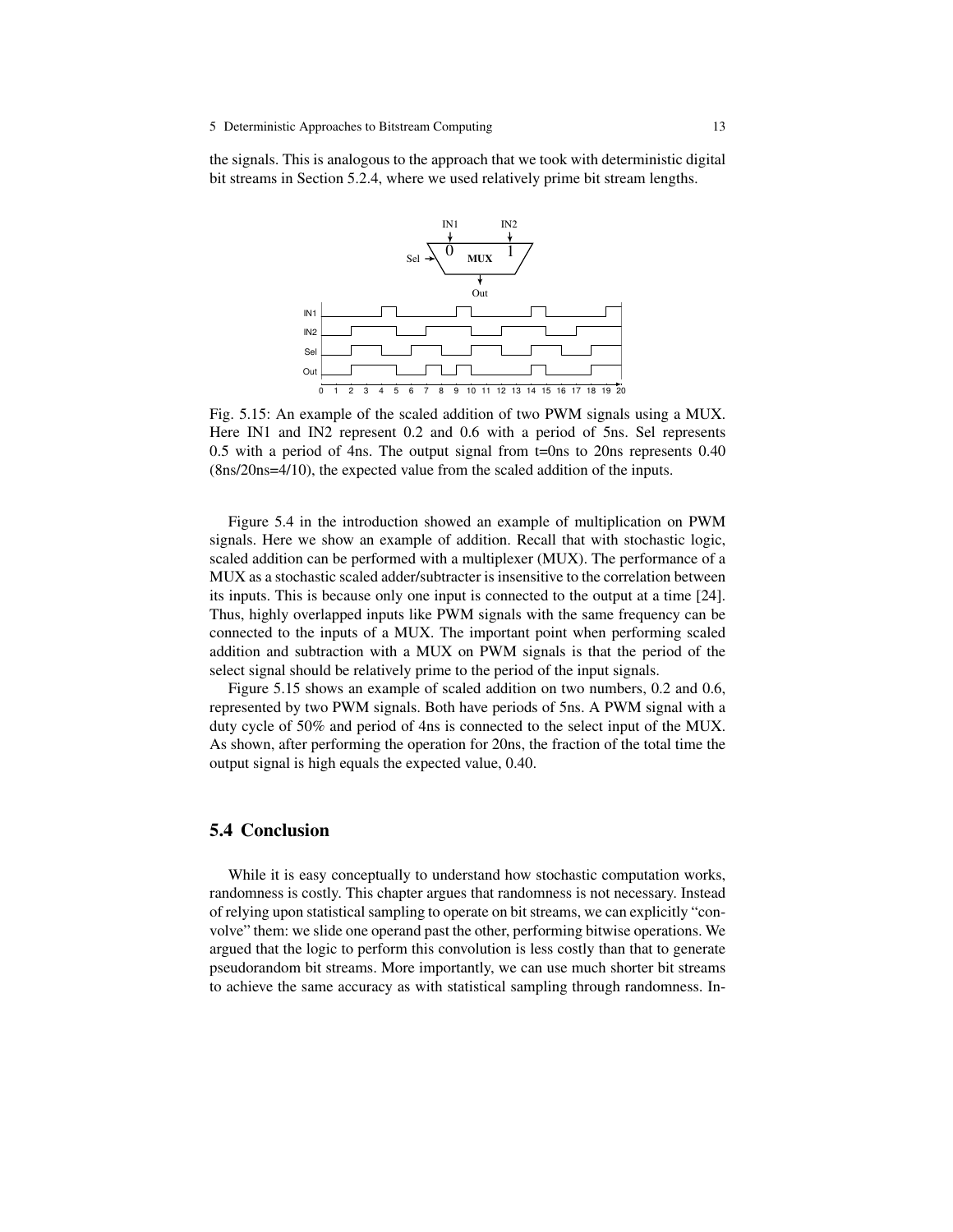deed, the results of our computation are predictable and completely accurate for all input values.

Of course, compared to a binary radix representation, our deterministic representation is still not very compact. With *M* bits, a binary radix representation can represent 2*<sup>M</sup>* distinct numbers. To represent real numbers with a resolution of 2−*M*, i.e., numbers of the form  $\frac{a}{2^M}$  for integers *a* between 0 and  $2^M$ , we require a stream of  $2^M$  bits. In contrast, a stochastic representation requires  $2^{2M}$  bits to achieve the same precision!

We conclude that there is no clear reason to compute on stochastic bit streams. Even when randomness is free, say harvested from thermal noise or some other physical source, stochastic computing entails very high latency. In contrast, computation on deterministic uniform bit streams is less costly, has much lower latency, and is completely accurate.

We do note that there is one drawback to the approach: bit stream lengths grow with each level of logic. This is, in fact, a mathematical requirement. Consider the multiplication of two numbers, each encoded with a precision of *n* binary bits. Regardless of the encoding, the precision of the result must be greater than the precision of the two operands: up to  $n^2$  bits are required. Stochastic encodings have the same requirement. However, with randomness it is easy to approximate the result, by simply truncating the length of the streams. Accordingly, most stochastic circuits keep constant bit stream lengths regardless of the levels of logic. We concede that there is no straight-forward way to optimally truncate the results of our deterministic computation. See [30] for a discussion of this topic.

This chapter also presented an alternated view of deterministic computation. Instead of streams of digital bits, we can encode data as periodic pulses, with the value represented by the fraction of the duty cycle of each pulse. We are still representing data digitally, though not by an encoding in space, but rather through an encoding in time. With data represented this way, we can use the same theory and all the same constructs developed for stochastic computing on these deterministic, periodic signals.

This time-based approach is motivated by the observation that, as technology has scaled and device sizes have gotten smaller, the supply voltages have dropped while the device speeds have improved. Control of the dynamic range in the voltage domain is limited; however, control of the length of pulses in the time domain can be precise. Given how precisely values can be encoded in the time, the method could produce designs that are much faster than conventional ones – operating in the terahertz range. This remains a work in progress. Potentially, this paradigm could deliver circuits that are as efficient in terms of area and power as stochastic circuits, with considerably lower latency.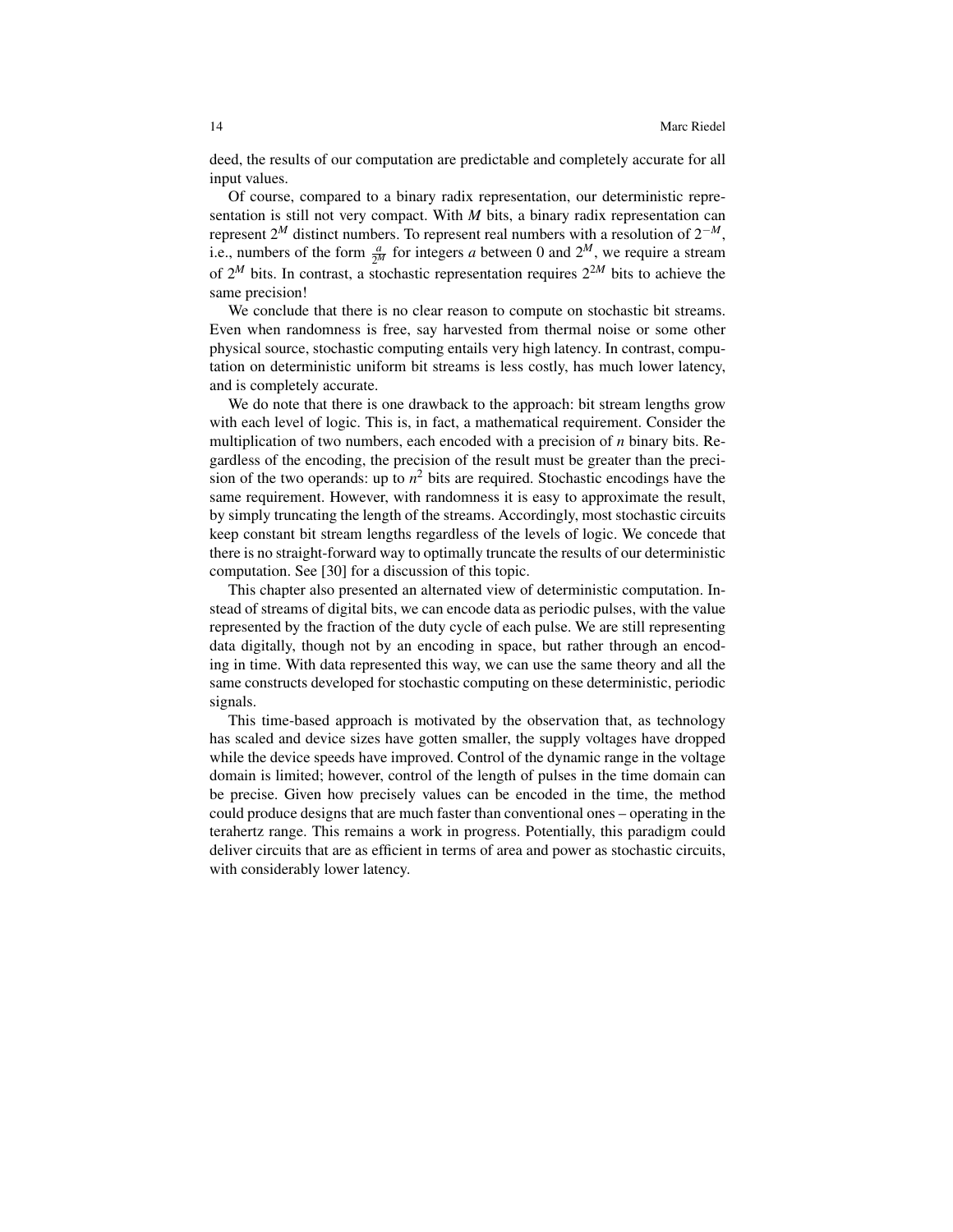#### References

- 1. M. H. Najafi, P. Li, D. J. Lilja, W. Qian, K. Bazargan, and M. Riedel, "A reconfigurable architecture with sequential logic-based stochastic computing," *J. Emerg. Technol. Comput. Syst.*, vol. 13, no. 4, pp. 57:1–57:28, June 2017. [Online]. Available: http://doi.acm.org/10.1145/3060537
- 2. E. Friedman, "Clock distribution networks in synchronous digital integrated circuits," *Proceedings of the IEEE*, vol. 89, no. 5, pp. 665–692, May 2001.
- 3. Y. Jiang, H. Zhang, H. Zhang, H. Liu, X. Song, M. Gu, and J. Sun, "Design of mixed synchronous/asynchronous systems with multiple clocks," *Parallel and Distributed Systems, IEEE Transactions on*, vol. PP, no. 99, pp. 1–1, 2014.
- 4. A. Alaghi and J. P. Hayes, "Survey of stochastic computing," *ACM Transaction on Embedded Computing*, vol. 12, 2013.
- 5. W. Qian, "Digital yet deliberately random: Synthesizing logical computation on stochastic bit streams," Ph.D. dissertation, University of Minnesota, 2011.
- 6. N. C. Laurenciu and S. D. Cotofana, "Low cost and energy, thermal noise driven, probability modulated random number generator," in *2015 IEEE International Symposium on Circuits and Systems (ISCAS)*, May 2015, pp. 2724–2727.
- 7. S. Balatti, S. Ambrogio, R. Carboni, V. Milo, Z. Wang, A. Calderoni, N. Ramaswamy, and D. Ielmini, "Physical unbiased generation of random numbers with coupled resistive switching devices," *IEEE Transactions on Electron Devices*, vol. 63, no. 5, pp. 2029–2035, May 2016.
- 8. N. Rangarajan, A. Parthasarthy, N. Kani, and S. Rakheja, "Voltage-tunable stochastic computing with magnetic bits," in *2017 IEEE International Magnetics Conference (INTERMAG)*, April 2017, pp. 1–2.
- 9. R. D'Angelo and S. Sonkusale, "Analogue multiplier using passive circuits and digital primitives with time-mode signal representation," *Electronics letters*, vol. 51, pp. 1754–1755, 2015.
- 10. V. Ravinuthula, V. Garg, J. G. Harris, and J. Fortes, "Time-mode circuits for analog computation," *International Journal of Circuit Theory and Applications*, vol. 37, pp. 631–659, 2009.
- 11. K. M. Mhaidat, M. A. Jabri, and D. W. Hammerstrom, "Representation, methods, and circuits for time-based conversion and computation," *International Journal of Circuit Theory and Applications*, vol. 39, pp. 299–311, 2011.
- 12. Y. P. Tsividis and J. O. Voorman, Eds., *Integrated Continous-Time Filters: Principles, Design and Applications*. iEEE Press, 1993.
- 13. M. H. Najafi and D. J. Lilja, "High-speed stochastic circuits using synchronous analog pulses," in *ASP-DAC 2017, 22nd Asia and South Pacific Design Automation Conference*, 2017.
- 14. M. H. Najafi, S. Jamali-Zavareh, D. J. Lilja, M. D. Riedel, K. Bazargan, and R. Harjani, "Timeencoded values for highly efficient stochastic circuits," *IEEE Transactions on Very Large Scale Integration (VLSI) Systems*, vol. 25, no. 5, pp. 1644–1657, May 2017.
- 15. K. Cushon, C. Leroux, S. Hemati, S. Mannor, and W. J. Gross, "A min-sum iterative decoder based on pulsewidth message encoding," *IEEE Transactions on Circuits and Systems II: Express Briefs*, vol. 57, no. 11, pp. 893–897, Nov 2010.
- 16. I. T. R. for Semiconductors (ITRS), "Itrs 2.0," 2015.
- 17. G. W. Roberts and M. Ali-Bakhshian, "A brief introduction to time-to-digital and digital-totime converters," *IEEE Transactions on Circuits and System-II*, vol. 57, no. 3, pp. 153–157, January 2010.
- 18. P. Li, D. Lilja, W. Qian, K. Bazaragan, and M. D. Riedel, "The synthesis of complex arithmetic computation on stochastic bit streams using sequential logic," in *International Conference on Computer-Aided Design*, 2012, pp. 480–487.
- 19. W. Qian, X. Li, M. D. Riedel, K. Bazargan, and D. J. Lilja, "An architecture for fault-tolerant computation with stochastic logic," *IEEE Transactions on Computers*, vol. 60, no. 1, pp. 93– 105, 2011.
- 20. W. Qian and M. D. Riedel, "The synthesis of robust polynomial arithmetic with stochastic logic," in *Design Automation Conference*, 2008, pp. 648–653.